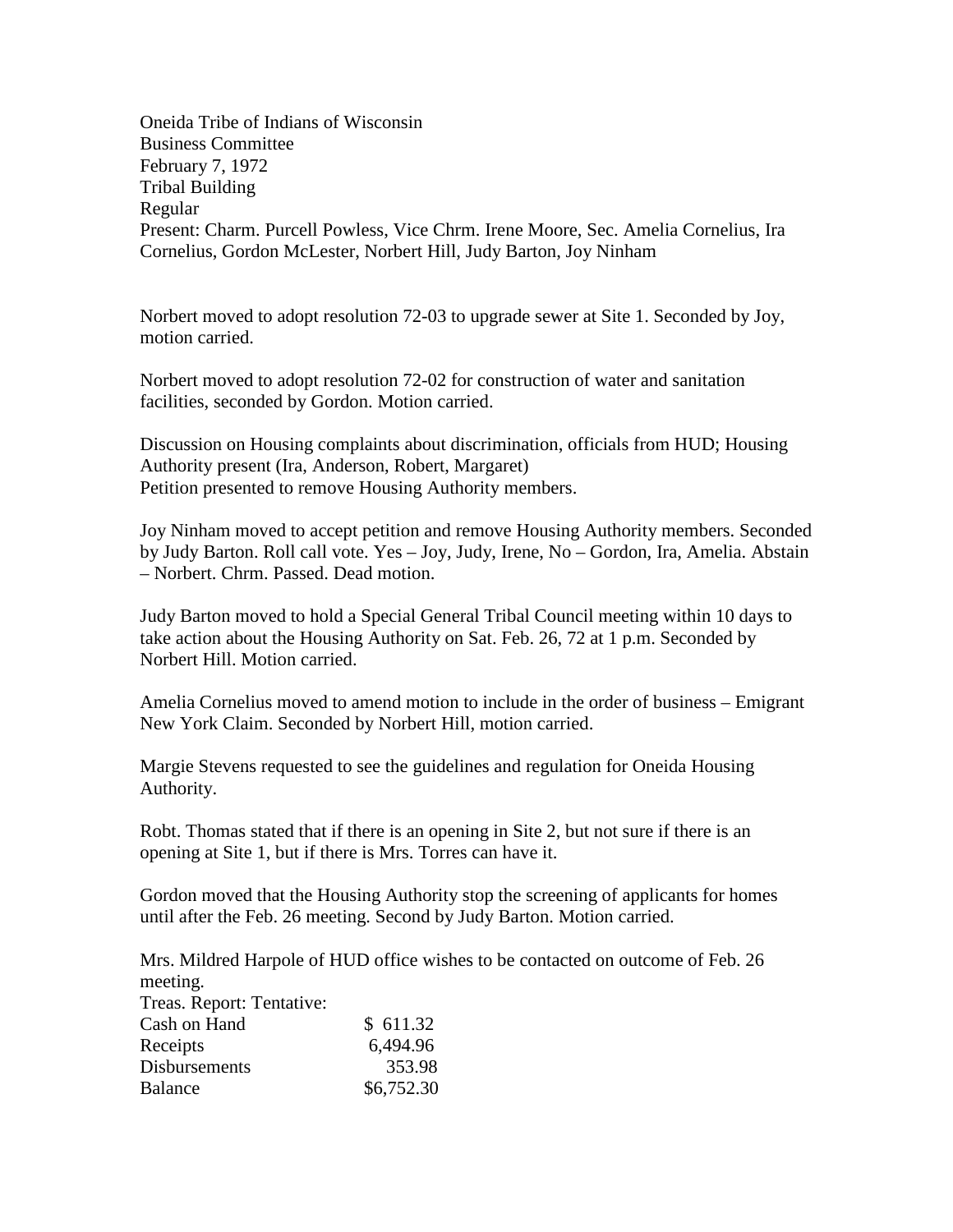Motion to accept report, seconded and carried.

Report by Norbert on Industrial Committee. Report by Gordon on VISTA

Joy moved to table Sharon Webster's resignation indefinitely. Seconded by Irene Moore. Motion carried.

CHR Wanda report. Report by Sonny King Youth Coordinator

Norbert moved to rescind his former motion to use the rights of way money for land acquisition and to place it in the General fund, seconded by Irene, Motion carried.

CAP report – Sharon Weasel

Norbert Hill moved to draw up a resolution 72-04 to add rough idea of Ridgeland Community Acres to be incorporated into comprehensive plan for overall IEDP. Seconded by Amelia. Motion carried.

Irene moved to request BIA for road and to survey the lots and to conduct peculation tests on Ridgeland Community acres. Seconded by Norbert, motion carried.

Irene moved to request from GIA housing officer 90 scattered housings and that initiate action. Seconded and carried.

Ira moved to accept Marena Smith's release of assignment. Seconded by Irene motion carried.

Ira moved to accept lease application for Sylvester and Judy Smith for former Milton & Marena Smith assignment. Seconded by Irene, motion carried.

Irene moved to accept application of Carleton Smith, seconded by Norbert. Motion carried. (near father Ernest)

Norbert moved to accept application of Mrs. Lois T. Doran, seconded by Irene motion carried (near father Ernest Smith)

Ira Cornelius moved to adopt resolution for Earl Elm lease (72-05)

Ira moved to adopt resolution 72-06 for agriculture lease for Floyd Janseen for 8 acres. Seconded by Irene, motion carried.

Judy moved to inform Joe Webster that he is eligible for only 2 acres and that council would like to save corner for future business site. Seconded by Irene, motion carried.